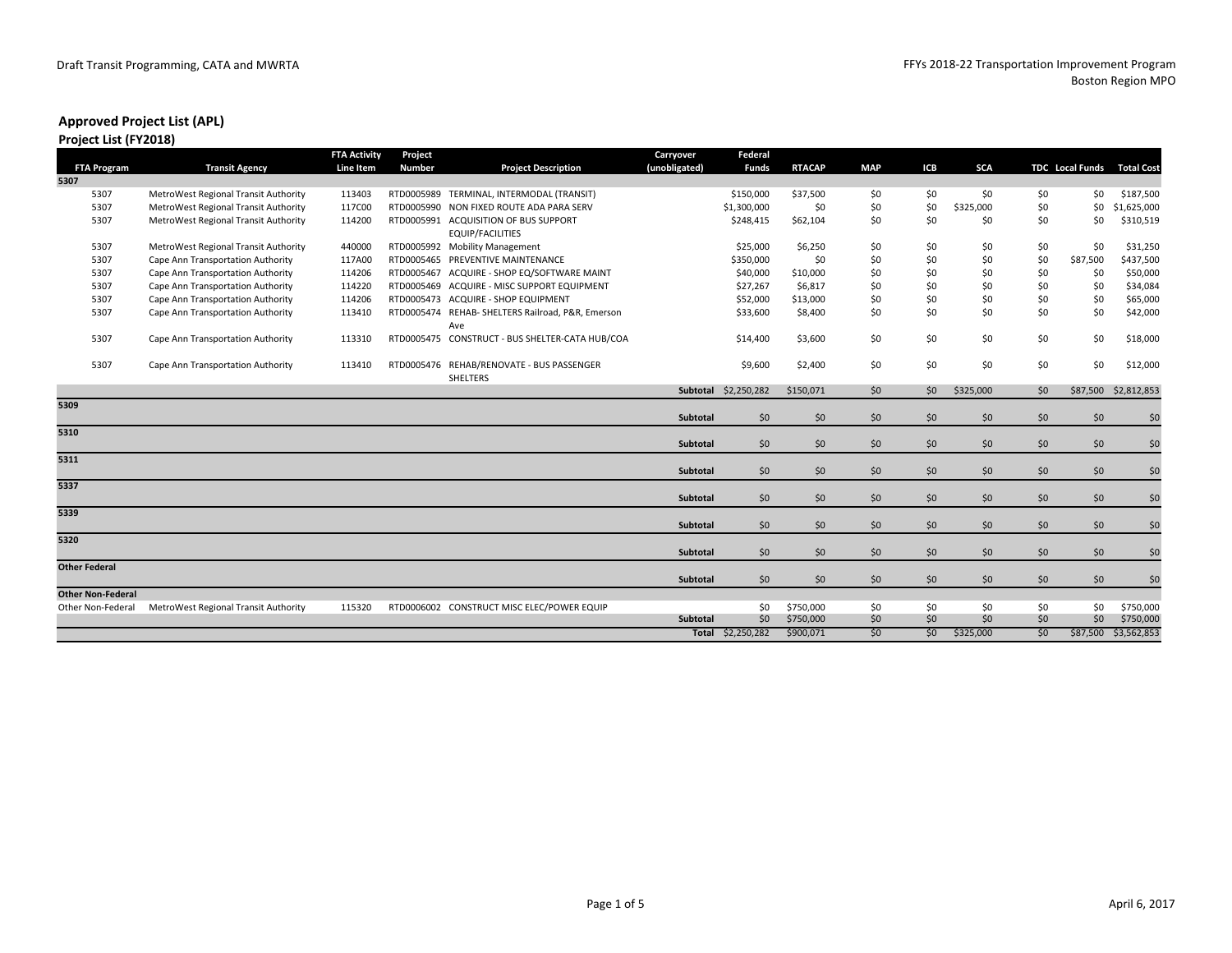#### **Project List (FY2019)**

|                          |                                      | <b>FTA Activity</b> | Project       |                                                                   | <b>Carryover</b>   | Federal              |               |            |       |            |     |                        |                   |
|--------------------------|--------------------------------------|---------------------|---------------|-------------------------------------------------------------------|--------------------|----------------------|---------------|------------|-------|------------|-----|------------------------|-------------------|
| <b>FTA Program</b>       | <b>Transit Agency</b>                | Line Item           | <b>Number</b> | <b>Project Description</b>                                        | (unobligated)      | <b>Funds</b>         | <b>RTACAP</b> | <b>MAP</b> | ICB   | <b>SCA</b> |     | <b>TDC</b> Local Funds | <b>Total Cost</b> |
| 5307                     |                                      |                     |               |                                                                   |                    |                      |               |            |       |            |     |                        |                   |
| 5307                     | Cape Ann Transportation Authority    | 117A00              |               | RTD0005466 PREVENTIVE MAINTENANCE                                 | 2017 - \$92,000;   | \$542,000            | \$0           | \$0        | \$0   | \$0        | \$0 | \$135,500              | \$677,500         |
|                          |                                      |                     |               |                                                                   | 2018 - \$450,000   |                      |               |            |       |            |     |                        |                   |
| 5307                     | Cape Ann Transportation Authority    | 114206              |               | RTD0005470 ACQUIRE - SHOP EQ/COMPUTER/SFTWR                       | 2018 - \$44,000    | \$44,000             | \$11,000      | \$0        | \$0   | \$0        | \$0 | \$0                    | \$55,000          |
| 5307                     | Cape Ann Transportation Authority    | 114220              |               | RTD0005471 ACQUIRE - MISC SUPPORT EQUIPMENT                       | 2018 - \$30,055    | \$30,055             | \$7,514       | \$0        | \$0   | \$0        | \$0 | \$0                    | \$37,569          |
| 5307                     | MetroWest Regional Transit Authority | 113303              |               | RTD0005993 TERMINAL, INTERMODAL (TRANSIT): Facil.<br>Improvements | 2018 - \$150,000   | \$150,000            | \$37,500      | \$0        | \$0   | \$0        | \$0 | \$0                    | \$187,500         |
| 5307                     | MetroWest Regional Transit Authority | 117C00              |               | RTD0005994 NON FIXED ROUTE ADA PARA SERV                          | 2018 - \$1,300,000 | \$1,300,000          | \$0           | \$0        | \$0   | \$325,000  | \$0 | \$0                    | \$1,625,000       |
| 5307                     | MetroWest Regional Transit Authority | 114200              |               | RTD0005995 ACQUISITION OF BUS SUPPORT<br><b>EQUIP/FACILITIES</b>  | 2018 - \$248,415   | \$248,415            | \$62,104      | \$0        | \$0   | \$0        | \$0 | \$0                    | \$310,519         |
| 5307                     | MetroWest Regional Transit Authority | 440000              |               | RTD0005996 Mobility Management                                    | 2018 - \$25,000    | \$25,000             | \$6,250       | \$0        | \$0   | \$0        | \$0 | \$0                    | \$31,250          |
|                          |                                      |                     |               |                                                                   |                    | Subtotal \$2,339,470 | \$124,368     | \$0        | \$0   | \$325,000  | \$0 | \$135,500              | \$2,924,338       |
| 5309                     |                                      |                     |               |                                                                   |                    |                      |               |            |       |            |     |                        |                   |
|                          |                                      |                     |               |                                                                   | Subtotal           | \$0                  | \$0           | \$0        | \$0   | \$0        | \$0 | \$0                    | \$0               |
| 5310                     |                                      |                     |               |                                                                   | Subtotal           | \$0                  | \$0           | \$0        | \$0   | \$0        | \$0 | \$0                    | \$0               |
| 5311                     |                                      |                     |               |                                                                   | Subtotal           | \$0                  | \$0           | \$0        | \$0   | \$0        | \$0 | \$0                    | \$0               |
| 5337                     |                                      |                     |               |                                                                   |                    |                      |               |            |       |            |     |                        |                   |
|                          |                                      |                     |               |                                                                   | Subtotal           | \$0                  | \$0           | \$0        | \$0   | \$0        | \$0 | \$0                    | \$0               |
| 5339                     |                                      |                     |               |                                                                   | Subtotal           | \$0                  | \$0           | \$0        | \$0   | \$0        | \$0 | \$0                    | \$0               |
| 5320                     |                                      |                     |               |                                                                   |                    |                      |               |            |       |            |     |                        |                   |
|                          |                                      |                     |               |                                                                   | Subtotal           | \$0                  | \$0           | \$0        | \$0   | \$0        | \$0 | \$0                    | \$0               |
| <b>Other Federal</b>     |                                      |                     |               |                                                                   | Subtotal           | \$0                  | \$0           | \$0        | \$0   | \$0        | \$0 | \$0                    | \$0               |
| <b>Other Non-Federal</b> |                                      |                     |               |                                                                   |                    |                      |               |            |       |            |     |                        |                   |
| Other Non-Federal        | Cape Ann Transportation Authority    | 111209              |               | RTD0006089 BUY REPLACEMENT TROLLEY BUS                            |                    | \$0                  | \$900,000     | \$0        | \$0   | \$0        | \$0 | \$0                    | \$900,000         |
|                          |                                      |                     |               |                                                                   | <b>Subtotal</b>    | 50                   | \$900,000     | \$0        | \$0   | \$0        | \$0 | \$0                    | \$900,000         |
|                          |                                      |                     |               |                                                                   |                    | Total \$2,339,470    | \$1,024,368   | \$0        | \$0\$ | \$325,000  | \$0 | \$135,500              | \$3,824,338       |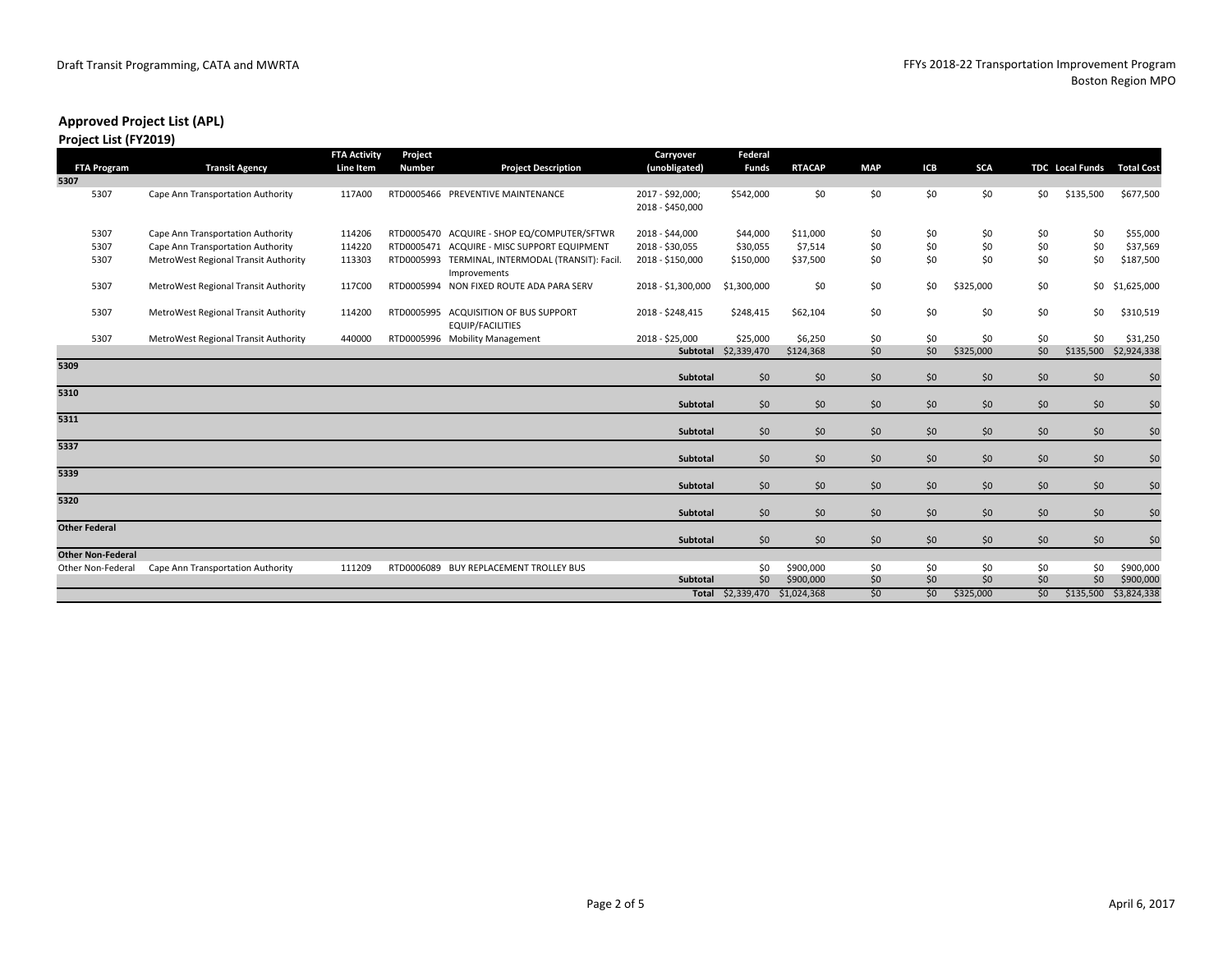#### **Project List (FY2020)**

|                          |                                      | <b>FTA Activity</b> | Project       |                                                              | Carryover          | Federal              |               |            |       |            |       |                        |                   |
|--------------------------|--------------------------------------|---------------------|---------------|--------------------------------------------------------------|--------------------|----------------------|---------------|------------|-------|------------|-------|------------------------|-------------------|
| <b>FTA Program</b>       | <b>Transit Agency</b>                | Line Item           | <b>Number</b> | <b>Project Description</b>                                   | (unobligated)      | <b>Funds</b>         | <b>RTACAP</b> | <b>MAP</b> | ICB   | <b>SCA</b> |       | <b>TDC</b> Local Funds | <b>Total Cost</b> |
| 5307                     |                                      |                     |               |                                                              |                    |                      |               |            |       |            |       |                        |                   |
| 5307                     | Cape Ann Transportation Authority    | 117A00              |               | RTD0005472 PREVENTIVE MAINTENANCE                            | 2019 - \$350,000   | \$350,000            | \$0           | \$0        | \$0   | \$0        | \$0   | \$87,500               | \$437,500         |
| 5307                     | Cape Ann Transportation Authority    | 114206              |               | RTD0005477 ACQUIRE - SHOP EQ/COMP/SFTWR                      | 2019 - \$40,000    | \$40,000             | \$10,000      | \$0        | \$0   | \$0        | \$0   | \$0                    | \$50,000          |
| 5307                     | Cape Ann Transportation Authority    | 114220              |               | RTD0005478 ACQUIRE - MISC SUPPORT EQUIPMENT                  | 2019 - \$11,296    | \$11,296             | \$2,824       | \$0        | \$0   | \$0        | \$0   | \$0                    | \$14,120          |
| 5307                     | MetroWest Regional Transit Authority | 114200              | RTD0005997    | <b>ACQUISITION OF BUS SUPPORT</b><br><b>EQUIP/FACILITIES</b> | 2019 - \$248,415   | \$248,415            | \$62,104      | \$0        | \$0   | \$0        | \$0   | \$0                    | \$310,519         |
| 5307                     | MetroWest Regional Transit Authority | 440000              |               | RTD0005998 Mobility Management                               | 2019 - \$25,000    | \$25,000             | \$6,250       | \$0        | \$0   | \$0        | \$0   | \$0                    | \$31,250          |
| 5307                     | MetroWest Regional Transit Authority | 117C00              | RTD0005999    | NON FIXED ROUTE ADA PARA SERV                                | 2019 - \$1,300,000 | \$1,300,000          | \$0           | \$0        | \$0   | \$325,000  | \$0   | \$0                    | \$1,625,000       |
| 5307                     | MetroWest Regional Transit Authority | 113303              | RTD0006000    | TERMINAL, INTERMODAL (TRANSIT)                               | 2019 - \$150,000   | \$150,000            | \$37,500      | \$0        | \$0   | \$0        | \$0   | \$0                    | \$187,500         |
|                          |                                      |                     |               |                                                              |                    | Subtotal \$2,124,711 | \$118,678     | \$0        | \$0   | \$325,000  | \$0   | \$87,500               | \$2,655,889       |
| 5309                     |                                      |                     |               |                                                              |                    |                      |               |            |       |            |       |                        |                   |
|                          |                                      |                     |               |                                                              | Subtotal           | \$0                  | \$0           | \$0        | \$0   | \$0        | \$0   | \$0                    | \$0               |
| 5310                     |                                      |                     |               |                                                              | Subtotal           | \$0                  | \$0           | \$0        | \$0   | \$0        | \$0   | \$0                    | \$0               |
| 5311                     |                                      |                     |               |                                                              | Subtotal           | \$0                  | \$0           | \$0        | \$0\$ | \$0        | \$0   | \$0                    | \$0               |
| 5337                     |                                      |                     |               |                                                              |                    |                      |               |            |       |            |       |                        |                   |
|                          |                                      |                     |               |                                                              | Subtotal           | \$0                  | \$0           | \$0        | \$0   | \$0        | \$0   | \$0                    | \$0               |
| 5339                     |                                      |                     |               |                                                              | Subtotal           |                      |               |            |       | \$0        | \$0   | \$0                    |                   |
|                          |                                      |                     |               |                                                              |                    | \$0                  | \$0           | \$0        | \$0   |            |       |                        | \$0               |
| 5320                     |                                      |                     |               |                                                              | Subtotal           | \$0                  | \$0           | \$0        | \$0   | \$0        | \$0   | \$0                    | \$0               |
| <b>Other Federal</b>     |                                      |                     |               |                                                              | <b>Subtotal</b>    |                      |               | \$0        |       |            |       |                        |                   |
|                          |                                      |                     |               |                                                              |                    | \$0\$                | \$0           |            | \$0   | \$0        | \$0\$ | \$0                    | \$0               |
| <b>Other Non-Federal</b> |                                      |                     |               |                                                              | Subtotal           | \$0                  | \$0           | \$0        | \$0   | \$0        | \$0   | \$0                    | \$0               |
|                          |                                      |                     |               |                                                              |                    | Total \$2,124,711    | \$118,678     | \$0        | \$0   | \$325,000  | \$0\$ | \$87,500               | \$2,655,889       |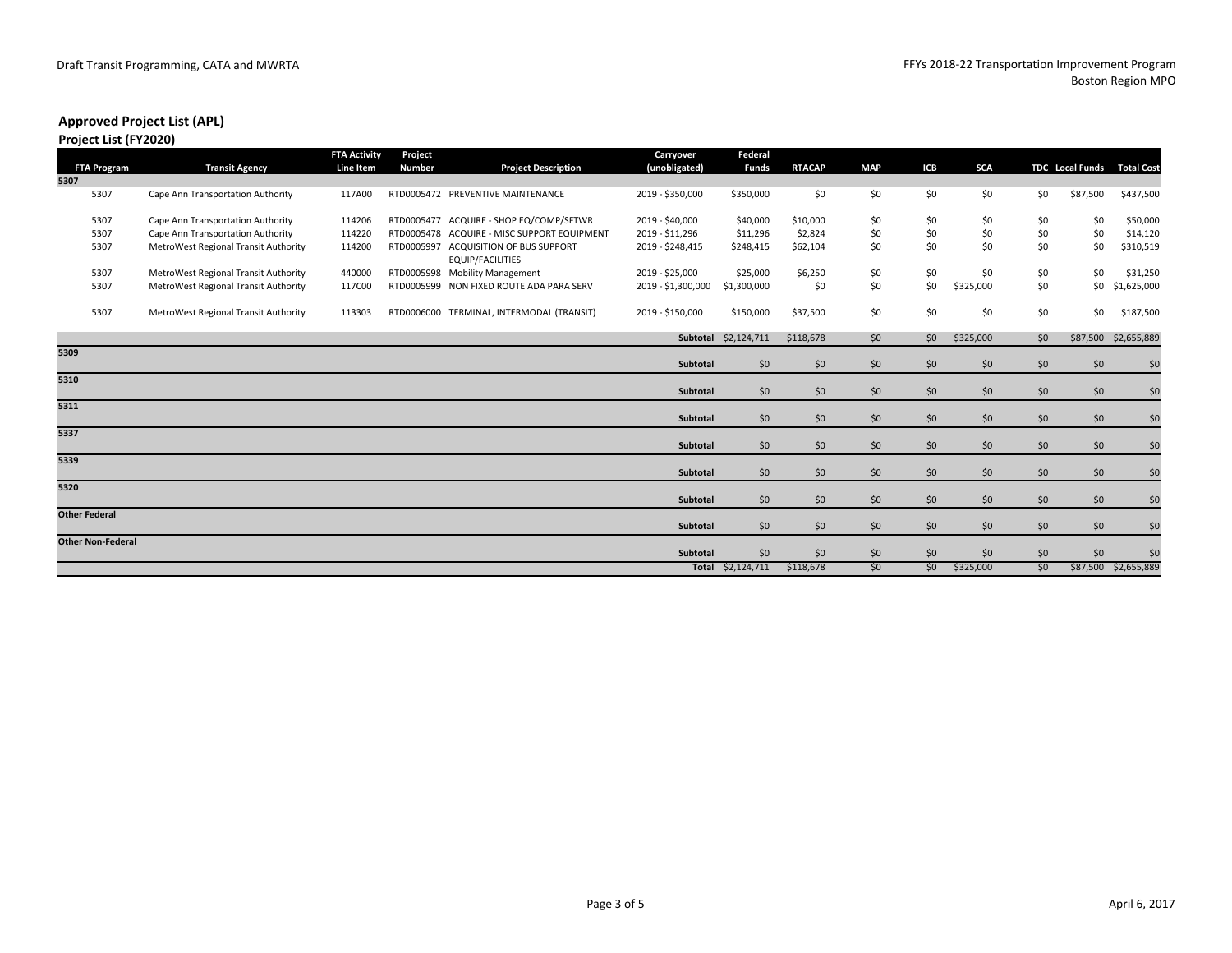#### **Project List (FY2021)**

|                          |                                      | <b>FTA Activity</b> | Project       |                                                       | Carryover          | Federal           |               |            |     |            |     |                        |                   |
|--------------------------|--------------------------------------|---------------------|---------------|-------------------------------------------------------|--------------------|-------------------|---------------|------------|-----|------------|-----|------------------------|-------------------|
| <b>FTA Program</b>       | <b>Transit Agency</b>                | Line Item           | <b>Number</b> | <b>Project Description</b>                            | (unobligated)      | <b>Funds</b>      | <b>RTACAP</b> | <b>MAP</b> | ICB | <b>SCA</b> |     | <b>TDC</b> Local Funds | <b>Total Cost</b> |
| 5307                     |                                      |                     |               |                                                       |                    |                   |               |            |     |            |     |                        |                   |
| 5307                     | Cape Ann Transportation Authority    | 117A00              |               | RTD0005479 PREVENTIVE MAINTENANCE                     | 2020 - \$350,000   | \$350,000         | \$87,500      | \$0        | \$0 | \$0        | \$0 | \$0                    | \$437,500         |
| 5307                     | Cape Ann Transportation Authority    | 114206              |               | RTD0005480 ACQUIRE - SHOP EQ/COMP/SFTWR               | 2020 - \$40,000    | \$40,000          | \$10,000      | \$0        | \$0 | \$0        | \$0 | \$0                    | \$50,000          |
| 5307                     | MetroWest Regional Transit Authority | 117C00              |               | RTD0006003 NON FIXED ROUTE ADA PARA SERV              | 2020 - \$1,300,000 | \$1,300,000       | \$0           | \$0        | \$0 | \$325,000  | \$0 | \$0                    | \$1,625,000       |
| 5307                     | MetroWest Regional Transit Authority | 113403              |               | RTD0006004 TERMINAL, INTERMODAL (TRANSIT)             | 2020 - \$150,000   | \$150,000         | \$37,500      | \$0        | \$0 | \$0        | \$0 | \$0                    | \$187,500         |
| 5307                     | MetroWest Regional Transit Authority | 114200              | RTD0006005    | ACQUISITION OF BUS SUPPORT<br><b>EQUIP/FACILITIES</b> | 2020 - \$248,415   | \$248,415         | \$62,104      | \$0        | \$0 | \$0        | \$0 | \$0                    | \$310,519         |
| 5307                     | MetroWest Regional Transit Authority | 440000              |               | RTD0005163 Mobility Management                        | 2020 - \$25,000    | \$25,000          | \$6,250       | \$0        | \$0 | \$0        | \$0 | \$0                    | \$31,250          |
|                          |                                      |                     |               |                                                       | Subtotal           | \$2,113,415       | \$203,354     | \$0        | \$0 | \$325,000  | \$0 |                        | \$0 \$2,641,769   |
| 5309                     |                                      |                     |               |                                                       | Subtotal           | \$0               | \$0           | \$0        | \$0 | \$0        | \$0 | \$0                    | \$0               |
| 5310                     |                                      |                     |               |                                                       | Subtotal           | \$0               | \$0           | \$0        | \$0 | \$0        | \$0 | \$0                    | \$0               |
| 5311                     |                                      |                     |               |                                                       | Subtotal           | \$0               | \$0           | \$0        | \$0 | \$0        | \$0 | \$0                    | \$0               |
| 5337                     |                                      |                     |               |                                                       |                    |                   |               |            |     |            |     |                        |                   |
|                          |                                      |                     |               |                                                       | Subtotal           | \$0               | \$0           | \$0        | \$0 | \$0        | \$0 | \$0                    | \$0               |
| 5339                     |                                      |                     |               |                                                       | Subtotal           | \$0               | \$0           | \$0        | \$0 | \$0        | \$0 | \$0                    | \$0               |
| 5320                     |                                      |                     |               |                                                       | Subtotal           | \$0               | \$0           | \$0        | \$0 | \$0        | \$0 | \$0                    | \$0               |
| <b>Other Federal</b>     |                                      |                     |               |                                                       | Subtotal           | \$0               | \$0           | \$0        | \$0 | \$0        | \$0 | \$0                    | \$0               |
| <b>Other Non-Federal</b> |                                      |                     |               |                                                       |                    |                   |               |            |     |            |     |                        |                   |
|                          |                                      |                     |               |                                                       | Subtotal           | \$0               | \$0           | \$0        | \$0 | \$0        | \$0 | \$0                    | \$0               |
|                          |                                      |                     |               |                                                       |                    | Total \$2,113,415 | \$203,354     | \$0        | \$0 | \$325,000  | \$0 |                        | \$0 \$2,641,769   |